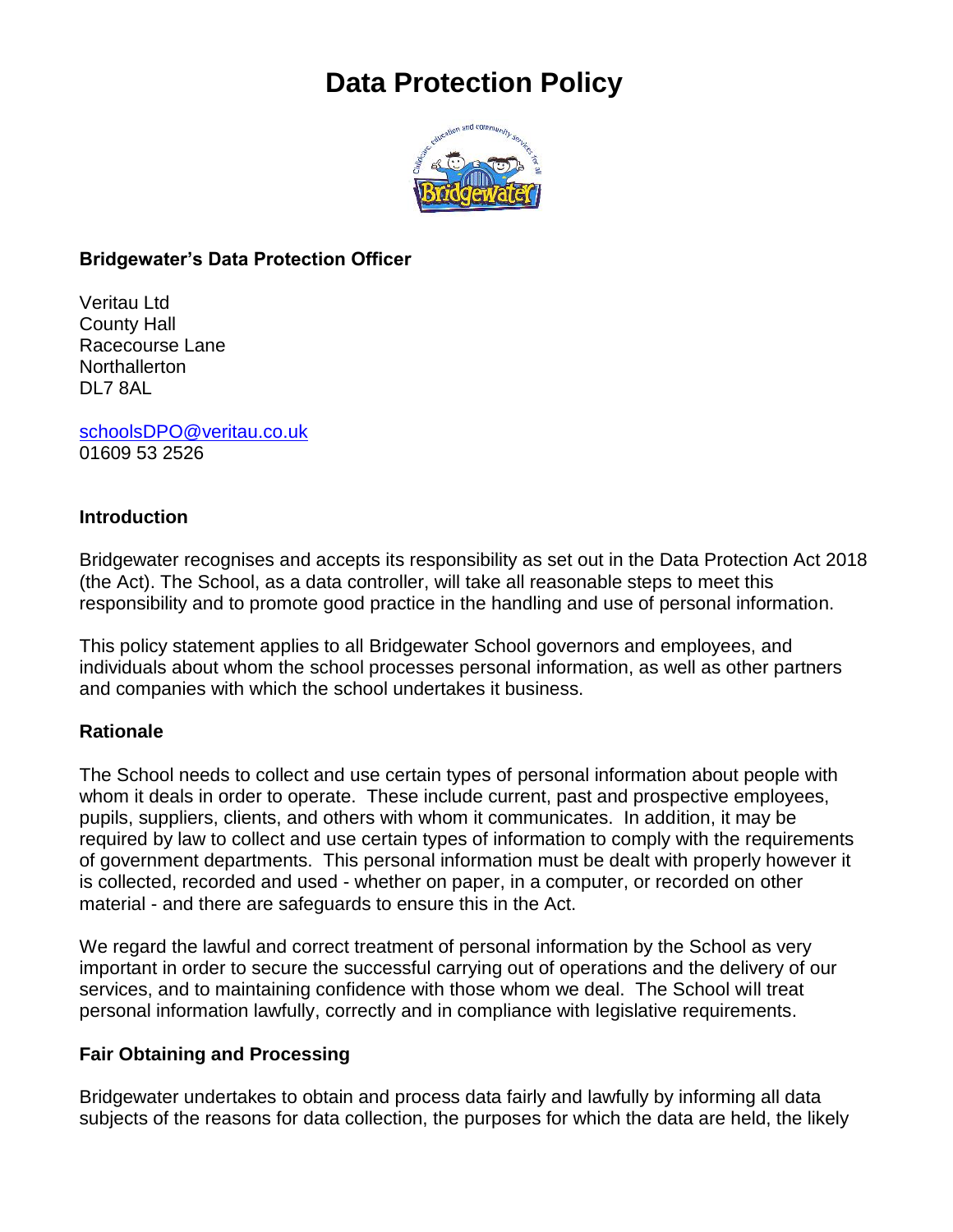recipients of the data and the data subjects' right of access. Information about the use of personal data is printed on the appropriate collection form. If details are given verbally, the person collecting will explain the issues before obtaining the information.

Our privacy notice can be found at Annex A.

## **Aims and Objectives**

The School will, through appropriate management and application of criteria and controls:

- observe fully conditions regarding the fair collection and use of information;
- meet its legal obligations to specify the purposes for which information is used;
- collect and process appropriate information, and only to the extent that it is needed to fulfill operational needs or to comply with any legal requirements;
- ensure the quality of information used, including its accuracy and relevancy for the purpose(s) specified;
- apply strict checks to determine the length of time information is held;
- ensure that the rights of people about whom information is held can be fully exercised under the Act. (These include: the right to be informed that processing is being undertaken: the right of access to one's personal information; the right to prevent processing in certain circumstances; the right to correct, block or erase information which is regarded as erroneous);
- take appropriate technical and organisational security measures to safeguard personal information; and
- ensure that personal information is not transferred abroad without suitable safeguards.

In addition, the School will take steps to ensure that:

- there is someone with specific responsibility for data protection in the organisation;
- everyone managing and handling personal information understands that they are contractually responsible for following good data protection practice;
- everyone managing and handling personal information is appropriately trained to do so;
- everyone managing and handling personal information is provided with guidance and training;
- anybody wanting to make enquiries about handling personal information knows what to do;
- queries about handling personal information are dealt with in 28 days;
- methods of handling personal information are clearly described;
- an annual review and audit is made of the way personal information is managed;
- methods of handling personal information are annually assessed and evaluated;
- performance of handling personal information is annually assessed and evaluated; and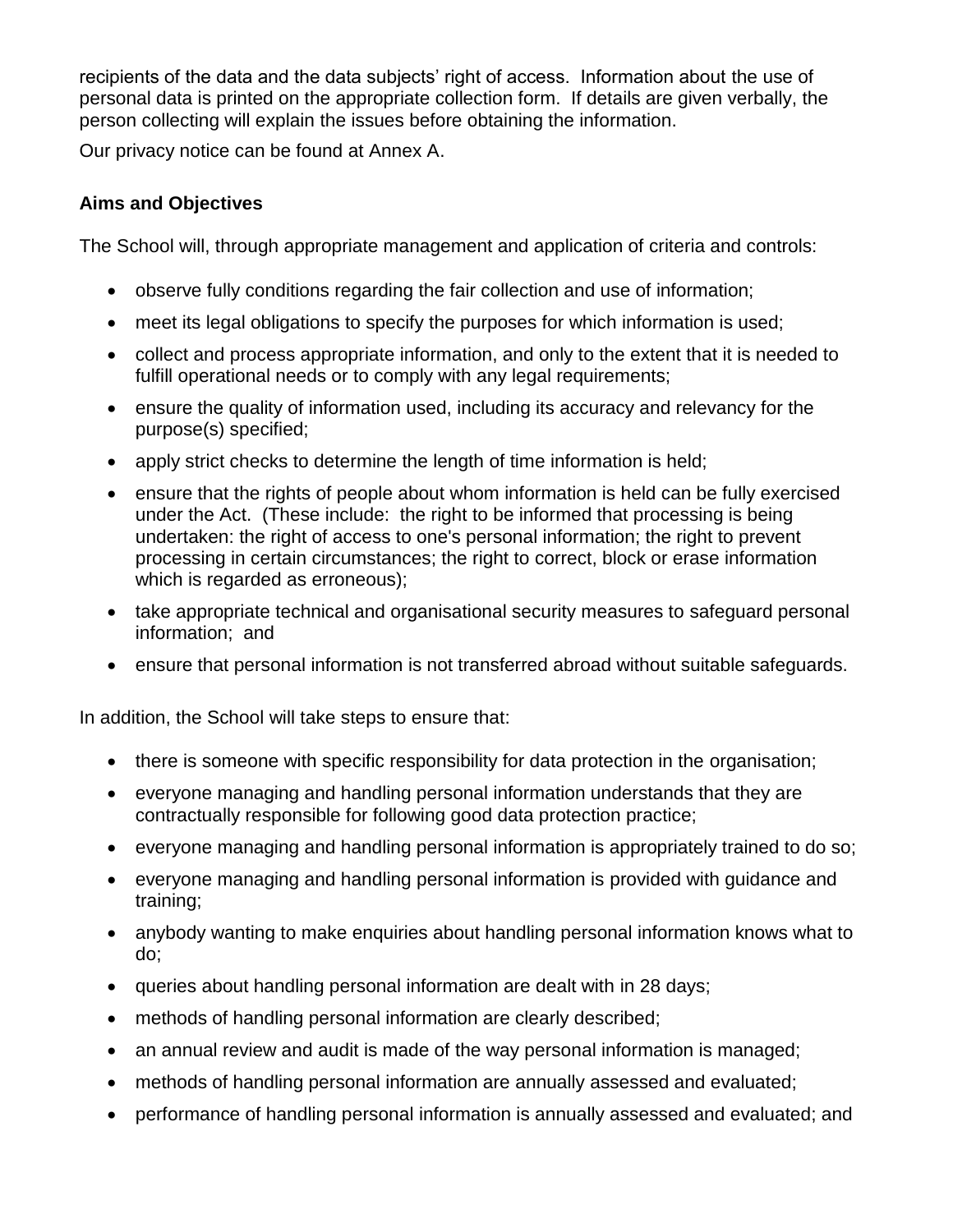• it disseminates to employees, information on good practice in respect of handling, using and storing personal information.

#### **Processing Rights of Access Requests**

We will deal with simple requests for personal data as business as usual. More complicated requests will be dealt with under our Right of Access procedures.

RARs must be submitted to the School Business Manager.

Provided that there is sufficient information to process the request, an entry will be made in the Right of Access log book, showing the date of receipt, the data subject's name, the name and address of requester (if different), the type of data required (e.g. Student Record, Personnel Record), and the planned date for supplying the information (not more than 28 days from the request date).

Should more information be required to establish either the identity of the data subject (or agent) or the type of data requested, the date of entry in the log will be date on which sufficient information is provided.

In the case of any written request from a parent regarding their own child's record, access to the record will be provided within 28 days.

#### **Information Sharing**

We may share information with third parties where there is a legal obligation to do so, or there is a relevant public interest, or to enable us to carry out official functions, or where we have consent to do so.

Only authorised and trained staff are allowed to disclosure personal information to a third party

#### **Data and Computer Security**

Bridgewater undertakes to ensure security of personal data by the following general methods:

#### **Physical Security**

Appropriate building security measures are in place, such as alarms, window bars, deadlocks and computer hardware cable locks. Only authorised persons are allowed in the computer room. Disks, tapes and printouts are locked away securely when not in use. Visitors to the school are required to sign in and out, to wear identification badges whilst in the school and are, where appropriate, accompanied.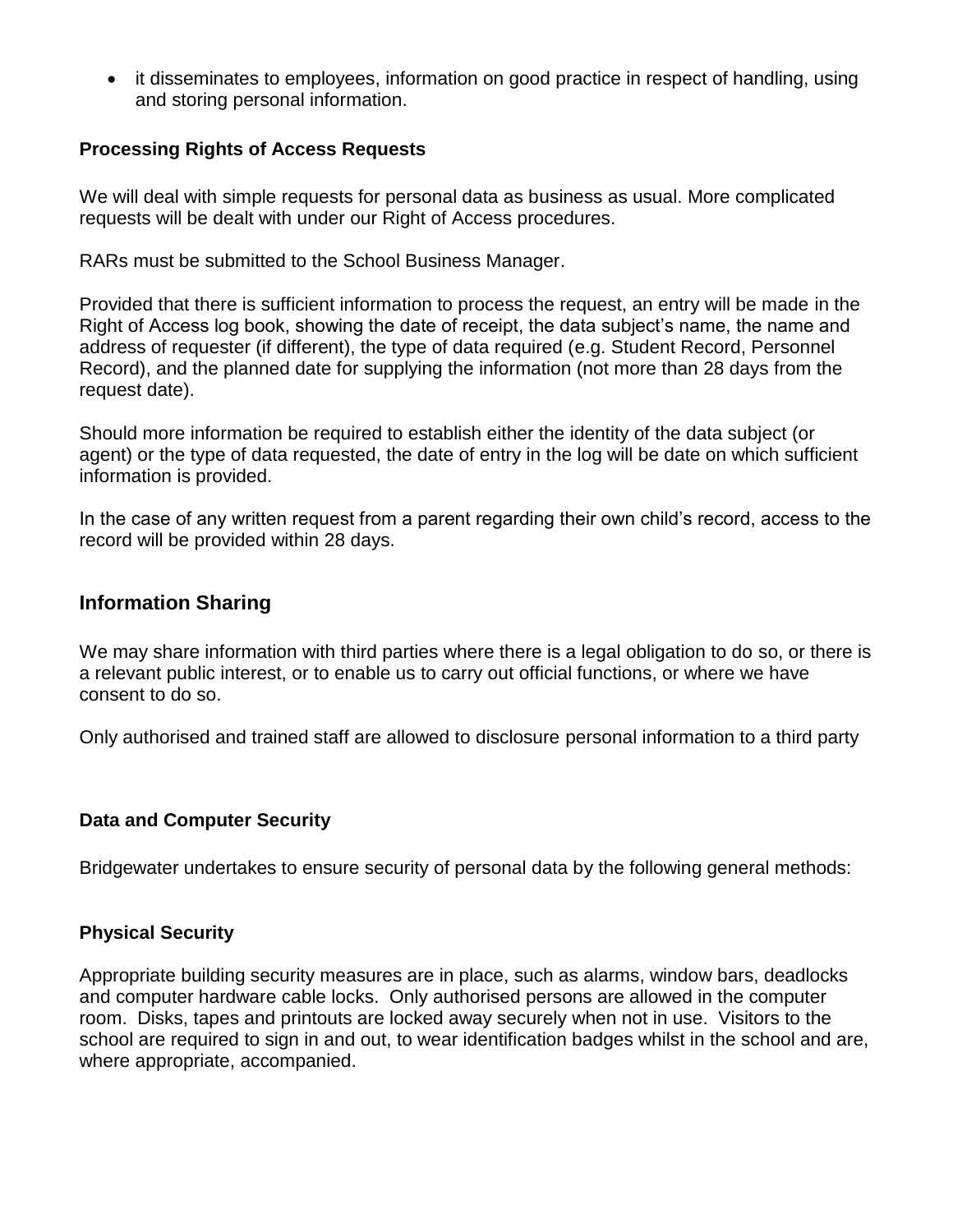#### **Logical Security**

Security software is installed on all computers containing personal data. Only authorised users are allowed access to the computer files and password changes are regularly undertaken. Computer files are backed up (i.e. security copies are taken) regularly.

#### **Procedural Security**

In order to be given authorised access to the computer, staff will have to undergo checks and will sign a confidentiality agreement. All staff are trained in their Data Protection obligations and their knowledge updated as necessary. Computer printouts as well as source documents are shredded before disposal.

Overall security policy for data is determined by the Governing Body and is monitored and reviewed regularly, especially if a security loophole or breach becomes apparent. The School's security policy is kept in a safe place at all times.

Article 33 of the UK UK GDPR requires data controllers to report breaches of personal data to the Information Commissioner's Officer, and sometimes the affected data subject(s), within 72 hours of discovery if the incident is likely to result in a risk to the rights and freedoms of the data subiect(s). Therefore it is vital that the School has a robust system in place to manage, contain, and report such incidents. The Information Security Incident Management Policy details how the School will handle and manage information security incidents when they arise.

Any queries or concerns about security of data in the school should in the first instance be referred to the Business Manager.

Individual members of staff can be personally liable in law under the terms of the Data Protection Act. They may also be subject to claims for damages from persons who believe that they have been harmed as a result of inaccuracy, unauthorised use or disclosure of their data. Breaches of this Data Protection Policy will be treated as a disciplinary matter, and serious breaches could lead to dismissal.

#### **Monitoring & Review**

A copy of this policy statement will be issued to all employees. It will be reviewed periodically, added to, or modified from time to time and may be supplemented in appropriate cases by further statements and procedures relating to the work of the particular groups of workers.

| Agreed:         | December 2021 |
|-----------------|---------------|
| Date of review: | Autumn 2022   |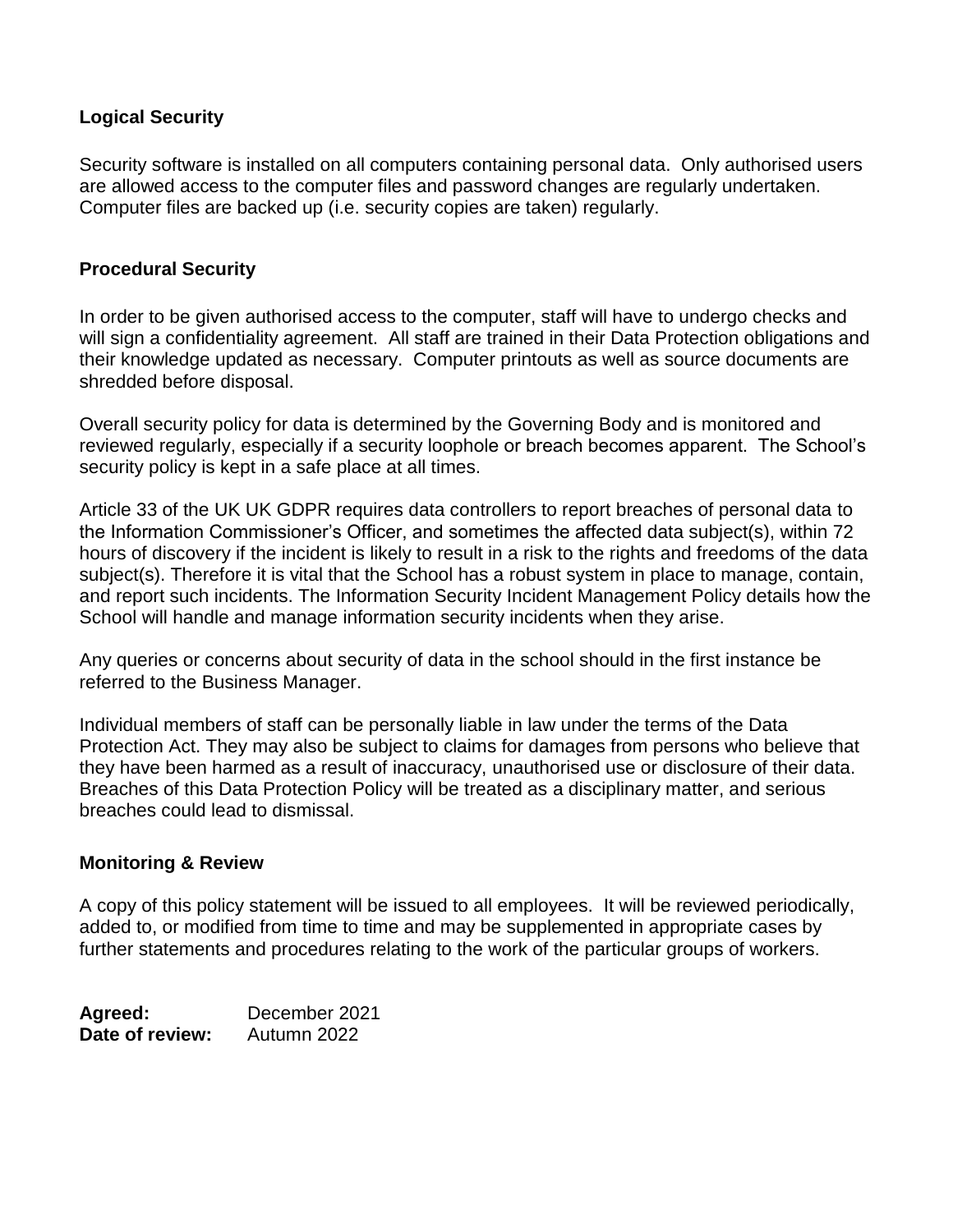# **Annex A**

# **Privacy Notice (How we use pupil information)**

## *The categories of pupil information that we collect, hold and share include:*

- Personal information (such as name, unique pupil number and address)
- Characteristics (such as ethnicity, language, nationality, country of birth and free school meal eligibility)
- Attendance information (such as sessions attended, number of absences and absence reasons)
- Assessment information
- Information relevant to the welfare of pupils and their needs within the educational setting e.g. SEN information, behaviour, exclusions.

## *Why we collect and use this information*

We use the pupil data:

- to support pupil learning
- to monitor and report on pupil progress
- to provide appropriate pastoral care
- to assess the quality of our services
- to safeguard pupils
- to comply with the law regarding data sharing

## *The lawful basis on which we use this information*

We collect and use pupil information where legislation (including the General Data Protection Regulation or 'UK UK GDPR') requires or allows us to do so (Article 6 UK UK GDPR) or, in the case of special category data within the meaning of UK UK GDPR, where this is (for example) necessary for reasons of substantial public interest (Article 9 UK UK GDPR).

## **Collecting pupil information**

Whilst the majority of pupil information you provide to us is mandatory, some of it is provided to us on a voluntary basis. In order to comply with the General Data Protection Regulation, we will inform you whether you are required to provide certain pupil information to us or if you have a choice in this.

## *Storing pupil data*

We hold pupil data in accordance with the Information and Records Management Society's Retention Guidelines for Schools.

## *Who we share pupil information with*

We routinely share pupil information with:

- schools that the pupil's attend after leaving us
- our Local Authority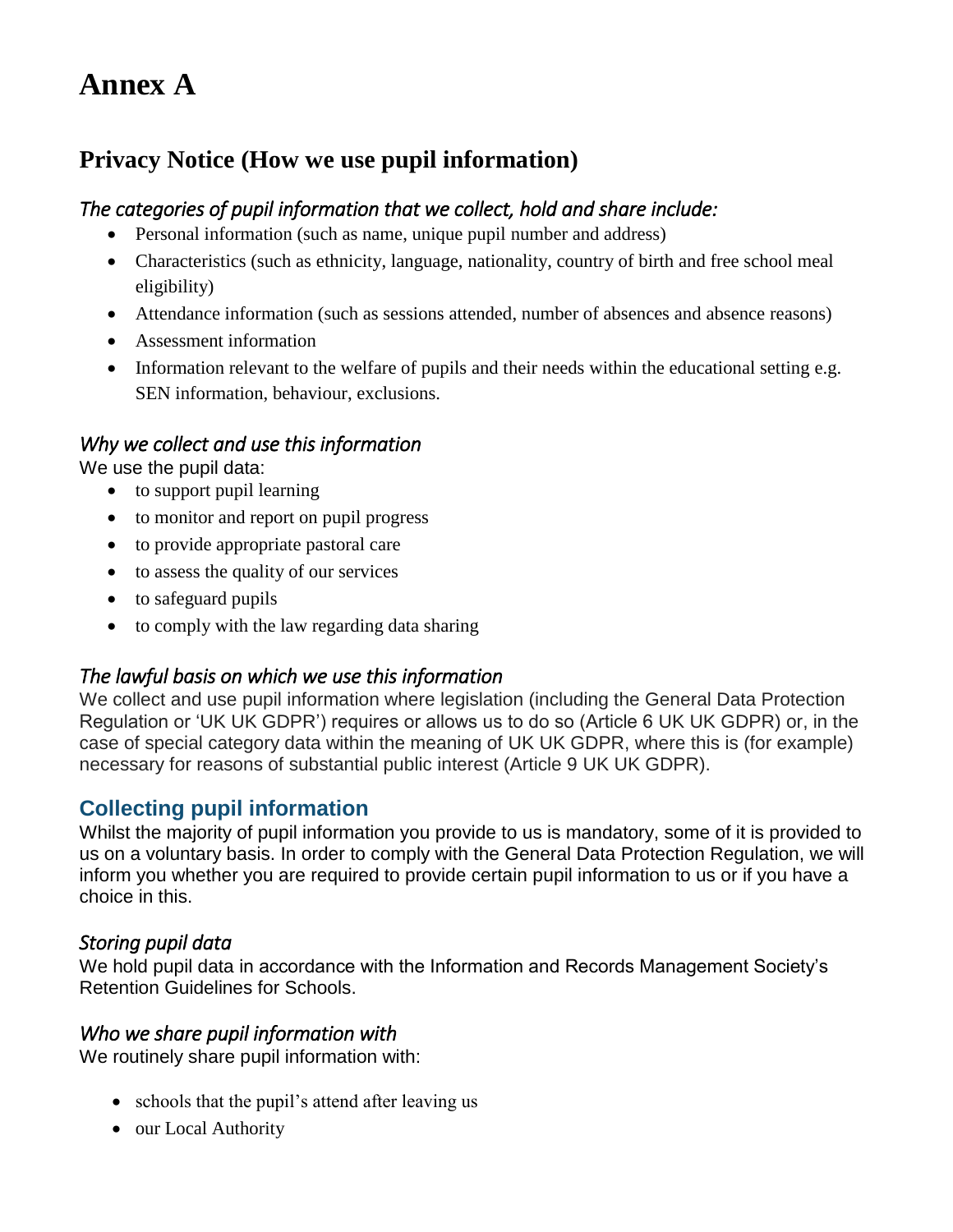- the Department for Education (DfE)
- West End Schools' Trust (WEST)
- School Improvement Partner
- Health Services
- Social Services
- Safeguarding Services
- Learning Platforms
- Data tracking providers
- External providers who deliver sessions in our school; during the school day and after school.
- Funding providers who require feedback for grants awarded to Bridgewater. This will be anonymous unless permission is obtained to include specific individual details.
- Baby Days (those who access our 0-3 and wraparound provision)

## *Why we share pupil information*

We do not share information about our pupils with anyone without consent unless the law and our policies allow us to do so.

We share pupils' data with the Department for Education (DfE) on a statutory basis. This data sharing underpins school funding and educational attainment policy and monitoring. We are required to share information about our pupils with our local authority (LA) and the Department for Education (DfE) under section 3 of The Education (Information About Individual Pupils) (England) Regulations 2013.

## *Data collection requirements:*

To find out more about the data collection requirements placed on us by the Department for Education (for example; via the school census) go to [https://www.gov.uk/education/data](https://www.gov.uk/education/data-collection-and-censuses-for-schools)[collection-and-censuses-for-schools.](https://www.gov.uk/education/data-collection-and-censuses-for-schools)

## **The National Pupil Database (NPD)**

The NPD is owned and managed by the Department for Education and contains information about pupils in schools in England. It provides invaluable evidence on educational performance to inform independent research, as well as studies commissioned by the Department. It is held in electronic format for statistical purposes. This information is securely collected from a range of sources including schools, local authorities and awarding bodies.

We are required by law, to provide information about our pupils to the DfE as part of statutory data collections such as the school census and early years' census. Some of this information is then stored in the NPD. The law that allows this is the Education (Information About Individual Pupils) (England) Regulations 2013.

To find out more about the NPD, go to [https://www.gov.uk/government/publications/national](https://www.gov.uk/government/publications/national-pupil-database-user-guide-and-supporting-information)[pupil-database-user-guide-and-supporting-information.](https://www.gov.uk/government/publications/national-pupil-database-user-guide-and-supporting-information)

The department may share information about our pupils from the NPD with third parties who promote the education or well-being of children in England by:

- conducting research or analysis
- producing statistics
- providing information, advice or guidance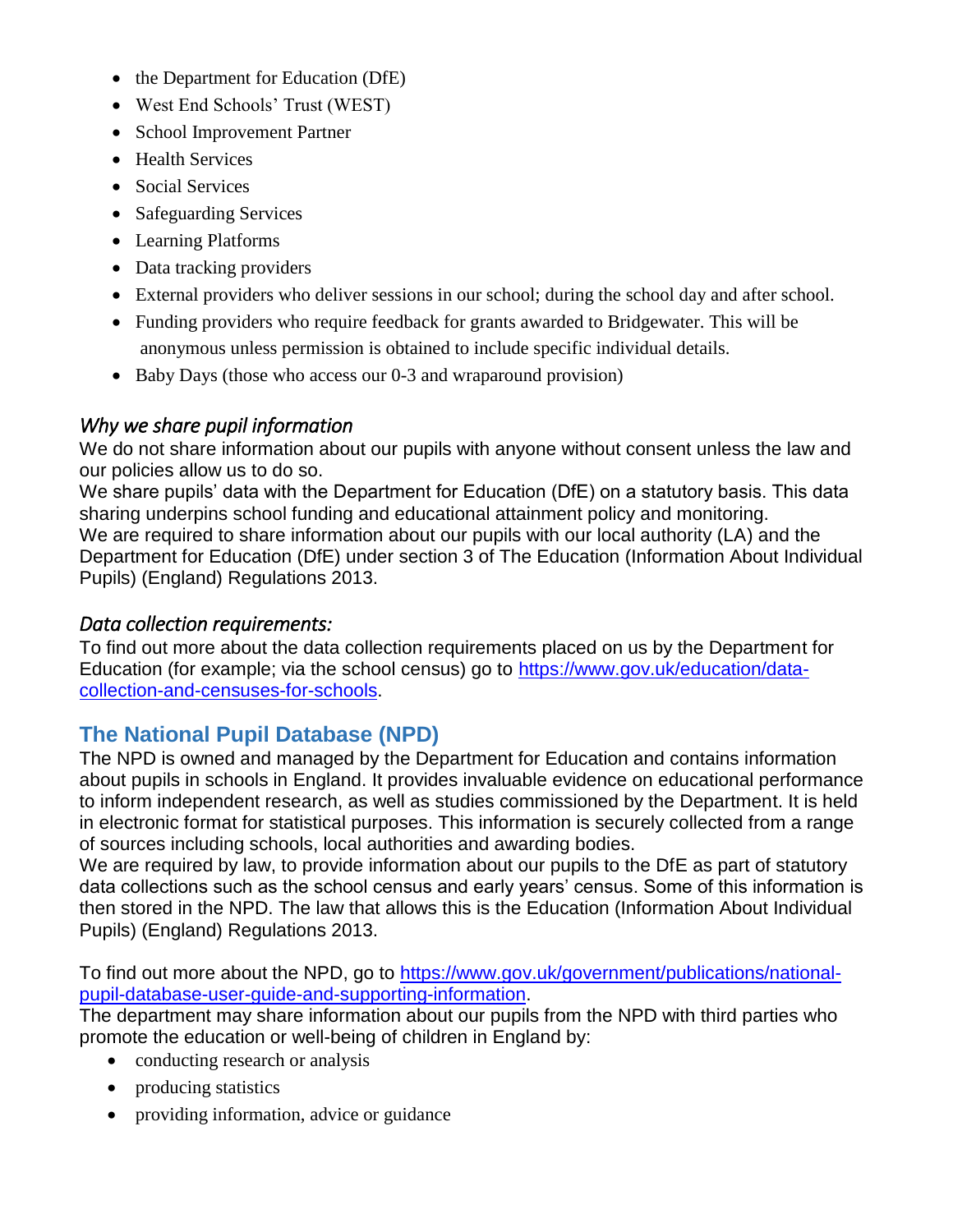The Department has robust processes in place to ensure the confidentiality of our data is maintained and there are stringent controls in place regarding access and use of the data. Decisions on whether DfE releases data to third parties are subject to a strict approval process and based on a detailed assessment of:

- who is requesting the data
- the purpose for which it is required
- the level and sensitivity of data requested: and
- the arrangements in place to store and handle the data

To be granted access to pupil information, organisations must comply with strict terms and conditions covering the confidentiality and handling of the data, security arrangements and retention and use of the data.

For more information about the department's data sharing process, please visit:

<https://www.gov.uk/data-protection-how-we-collect-and-share-research-data> For information about which organisations the department has provided pupil information, (and

for which project), please visit the following website:

<https://www.gov.uk/government/publications/national-pupil-database-requests-received>

To contact DfE:<https://www.gov.uk/contact-dfe>

## *Requesting access to your personal data*

Under data protection legislation, parents and pupils have the right to request access to information about them that we hold. To make a request for your personal information, or be given access to your child's educational record, please contact:

Adam Beechey, Business Manager - 0191 274 5290 or please ask at the school office.

You also have the right to:

- object to processing of personal data that is likely to cause, or is causing, damage or distress
- prevent processing for the purpose of direct marketing
- object to decisions being taken by automated means
- in certain circumstances, have inaccurate personal data rectified, blocked, erased or destroyed; and
- claim compensation for damages caused by a breach of the Data Protection regulations

If you have a concern about the way we are collecting or using your personal data, we request that you raise your concern with us in the first instance. Alternatively, you can contact the Information Commissioner's Office at<https://ico.org.uk/concerns/>

## **Contact**

If you would like to discuss anything in this privacy notice, please contact: Adam Beechey, Business Manager - 0191 274 5290 or please ask at the school office.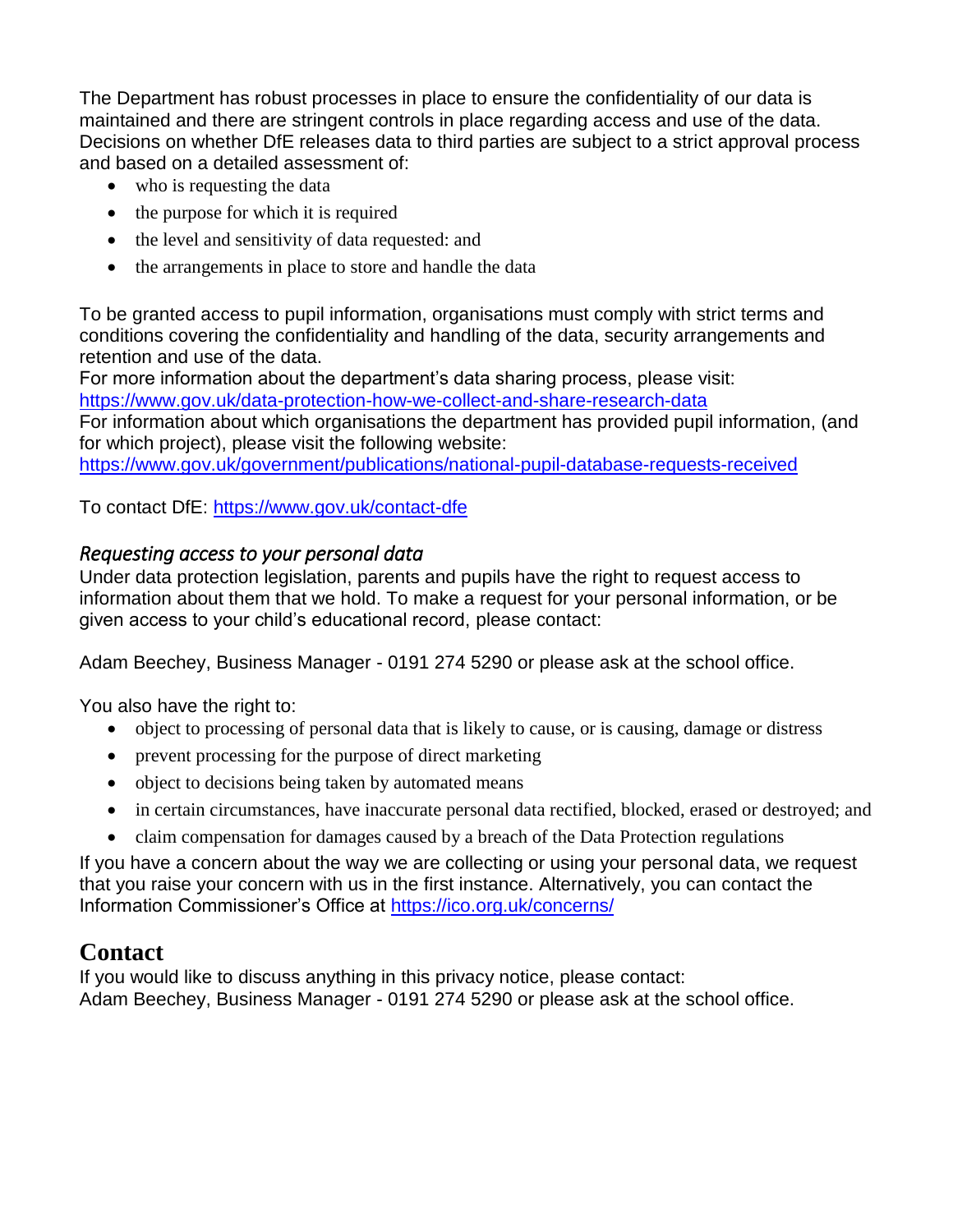# **Privacy Notice (How we use school workforce information)**

## *The categories of school workforce information that we collect, process, hold and share include:*

- personal information (such as name, address, employee or teacher number, national insurance number, medical information)
- special categories of data including characteristics information such as gender, age, ethnic group
- contract information (such as start dates, hours worked, post, roles and salary information)
- work absence information (such as number of absences and reasons)
- qualifications (and, where relevant, subjects taught)

## *Why we collect and use this information*

We use school workforce data to:

- enable the development of a comprehensive picture of the workforce and how it is deployed
- inform the development of recruitment and retention policies
- enable individuals to be paid
- enable the safeguarding of pupils

## *The lawful basis on which we process this information*

We collect and use information where legislation (including the General Data Protection Regulation or 'UK UK GDPR') requires or allows us to do so (Article 6 UK UK GDPR) or, in the case of special category data within the meaning of UK UK GDPR, where this is (for example) necessary for reasons of substantial public interest (Article 9 UK UK GDPR).

## *Collecting this information*

Whilst the majority of information you provide to us is mandatory, some of it is provided to us on a voluntary basis. In order to comply with data protection legislation, we will inform you whether you are required to provide certain school workforce information to us or if you have a choice in this.

## *Storing this information*

We hold pupil data in accordance with the Information and Records Management Society's Retention Guidelines for Schools.

## **Who we share this information with**

We routinely share this information with:

- our local authority
- the Department for Education (DfE)

## **Why we share school workforce information**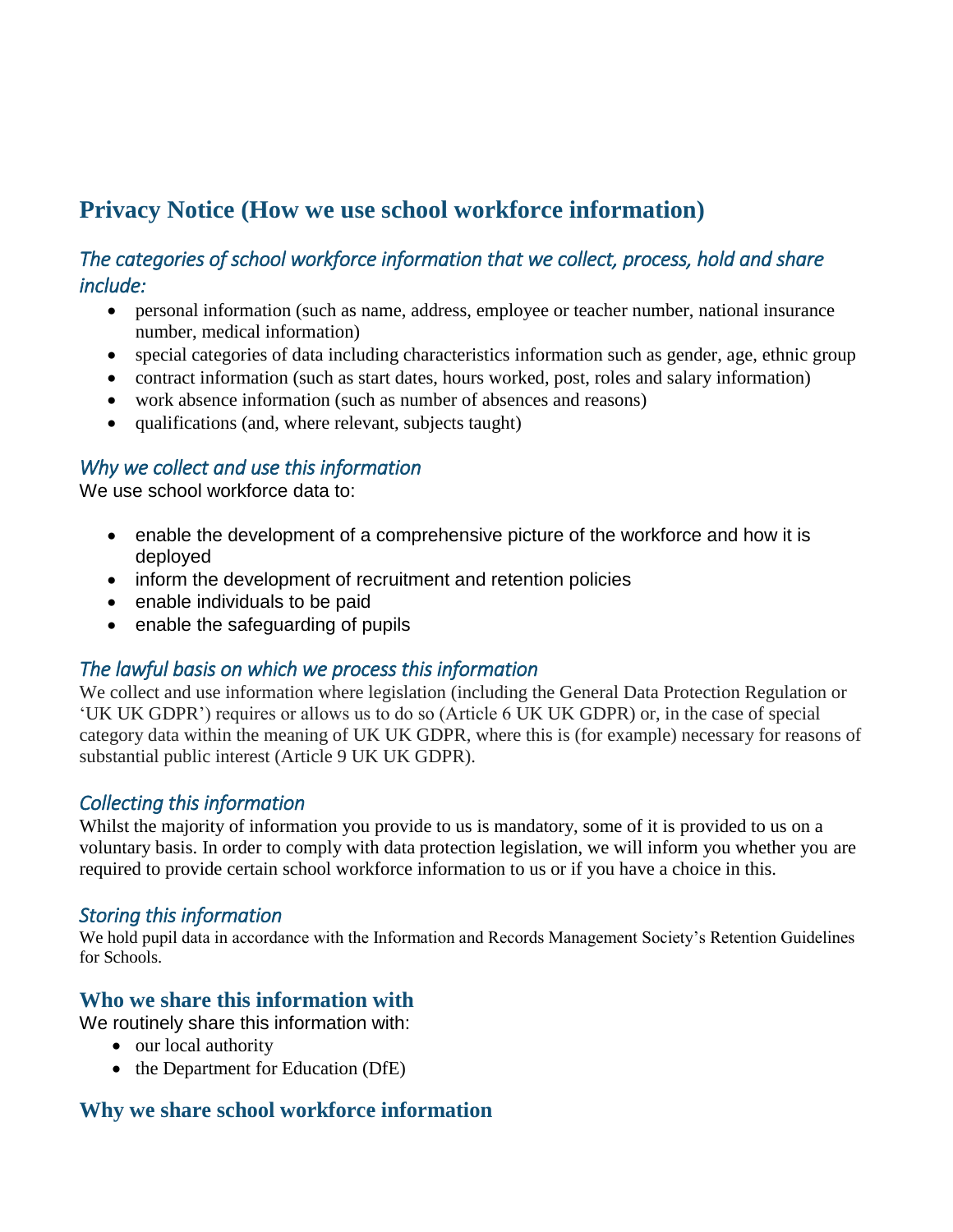We do not share information about workforce members with anyone without consent unless the law and our policies allow us to do so.

#### **Local authority**

We are required to share information about our workforce members with our local authority (LA) under section 5 of the Education (Supply of Information about the School Workforce) (England) Regulations 2007 and amendments.

#### **Department for Education (DfE)**

We share personal data with the Department for Education (DfE) on a statutory basis. This data sharing underpins workforce policy monitoring, evaluation, and links to school funding / expenditure and the assessment educational attainment.

We are required to share information about our school employees with our local authority (LA) and the Department for Education (DfE) under section 5 of the Education (Supply of Information about the School Workforce) (England) Regulations 2007 and amendments.

#### **Data collection requirements**

The DfE collects and processes personal data relating to those employed by schools (including Multi Academy Trusts) and local authorities that work in state funded schools (including all maintained schools, all academies and free schools and all special schools including Pupil Referral Units and Alternative Provision). All state funded schools are required to make a census submission because it is a statutory return under sections 113 and 114 of the Education Act 2005

To find out more about the data collection requirements placed on us by the Department for Education including the data that we share with them, go to [https://www.gov.uk/education/data](https://www.gov.uk/education/data-collection-and-censuses-for-schools)[collection-and-censuses-for-schools.](https://www.gov.uk/education/data-collection-and-censuses-for-schools)

The department may share information about school employees with third parties who promote the education or well-being of children or the effective deployment of school staff in England by:

- conducting research or analysis
- producing statistics
- providing information, advice or guidance

The department has robust processes in place to ensure that the confidentiality of personal data is maintained and there are stringent controls in place regarding access to it and its use. Decisions on whether DfE releases personal data to third parties are subject to a strict approval process and based on a detailed assessment of:

- who is requesting the data
- the purpose for which it is required
- the level and sensitivity of data requested; and
- the arrangements in place to securely store and handle the data

To be granted access to school workforce information, organisations must comply with its strict terms and conditions covering the confidentiality and handling of the data, security arrangements and retention and use of the data.